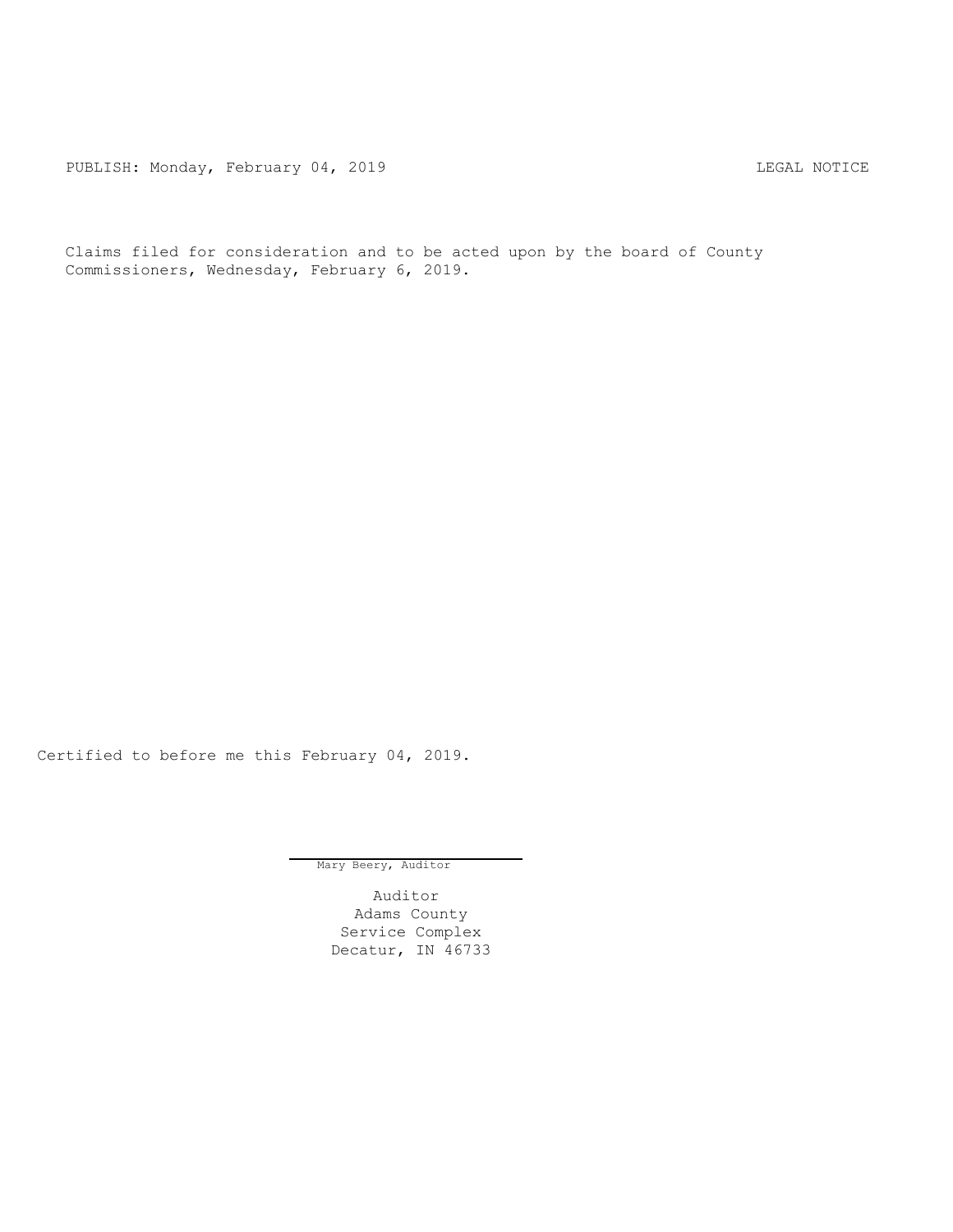

## **Claims Docket for Newspaper Adams County, Indiana**

## For Period: **1/10/2019** to **1/23/2019**

*313 W. Jefferson St. Decatur, IN 46733 (219) 724-2600*

Date Claims to be Paid: **2/6/2019**

| <u>Vendor</u>                                                          | <b>Amount</b>      | <u>Vendor</u>                                                        | <u>Amount</u>    |
|------------------------------------------------------------------------|--------------------|----------------------------------------------------------------------|------------------|
| Adams County 4-H Clubs                                                 | 13,500.00          | Adams Memorial Hospital                                              | 4,000.00         |
| Arnold Lumber Co., Inc.                                                | 528.70             | AT & T Mobility                                                      | 840.02           |
| <b>Berne Witness</b>                                                   | 189.08             | Brateman's, Inc.                                                     | 144.94           |
| Cintas Location #338                                                   | 463.31             | City Of Decatur                                                      | 3,192.82         |
| Decatur Hardware & Rental                                              | 57.94              | Commercial Readers Servic                                            | 341.04           |
| <b>Complete Printing Service</b>                                       | 895.00             | Dealership Holdings LLC                                              | 24,771.39        |
| Decatur Daily Democrat                                                 | 670.78             | Gordon Food Service                                                  | 3,988.09         |
| Haggard-Sefton-Hirschy Zelt Funeral Home                               | 300.00             | Hilty Engine Service                                                 | 455.14           |
| Innovative Concepts                                                    | 3,133.98           | Kiess Electric                                                       | 75.00            |
| Piqua Repair Inc.                                                      | 1,850.00           | Plumley Farm Drainage                                                | 1,258.00         |
| Roto-Rooter                                                            | 350.00             | Fort Wayne Newspapers                                                | 301.60           |
| Top Supply Company LLP                                                 | 383.96             | Town Of Monroe                                                       | 20.00            |
| Treasurer of Adams County                                              | 85,935.68          | Ulman's Cleaning & Restoration Services                              | 600.21           |
| West Payment Center                                                    | 1,212.27           | Miller, Burry & Brown, P.C.                                          | 8,338.54         |
| Imi Irving Material, Inc.                                              | 335.00             | Adams County Automotive Supply, Inc.                                 | 352.22           |
| Rudd Equipment                                                         | 227.77             | Shane Rekeweg                                                        | 22.44            |
| Assoc. of IN Prosecuting Attorneys, Inc.                               | 600.00             | Bluhm & Reber                                                        | 125.00           |
| Indiana Dept. Of Transportation                                        | 6,648.61           | Lehman's Automotive Repair LLC                                       | 208.00           |
| Don Myers Plumbing                                                     | 120.00             | Youth Opportunity Center, Inc                                        | 3,780.00         |
| Summit City Reporting, Inc.                                            | 533.26             | Indiana Assoc. of County Councils                                    | 140.00           |
| Jeffrey A McIntosh                                                     | 20.00              | Dan M. Elzey                                                         | 20.00            |
| Michael M. Mahan                                                       | 20.00              | Geneva Municipal Utilities                                           | 47.98            |
| Chad W. Sprunger                                                       | 1,010.21           | Best-One of Monroe                                                   | 726.80           |
| Arthur J. Booth                                                        | 20.00              | Harvest Land Co-op                                                   | 3,874.69         |
| Koorsen Fire and Security, Inc.                                        | 3,152.50           | Adams County Truck Repair, Inc.                                      | 316.00           |
| Indiana Vector Control Association                                     | 115.00             | Adams County 4-H Council                                             | 16,200.00        |
| Michael G. Werling                                                     | 705.00             | Jenny Long                                                           | 100.00           |
| Troyer's Market LLC                                                    | 2,022.28           | Kendall Electric, Inc.                                               | 95.56            |
| Print Source Corporation                                               | 243.18             | Allen County Juvenile Center                                         | 1,500.00         |
| Bi-County Services, Inc                                                | 3,276.00           | Barnes & Thornburg                                                   | 3,207.55         |
| Robert Barger                                                          | 20.00              | Alpine Falls, Inc.                                                   | 38.94            |
| <b>Bluhm Enterprises</b>                                               | 500.00             | Extinguisher Co. No. 1                                               | 304.93           |
| <b>Stationair's Express</b>                                            | 6,911.80           | Schwartz Steel LLC                                                   | 14.32            |
| Microvote General Corporation                                          | 65,021.00          | Julie Jahn                                                           | 70.00            |
| FlexPAC                                                                | 1,018.47           | Paul W Rumple                                                        | 50.00            |
| Decatur Ace Hardware                                                   | 822.76             | First Response                                                       | 101.44           |
| Timothy L. Barkey                                                      | 684.84             | O'Reilly Auto Parts                                                  | 266.24           |
| Brenda Alexander                                                       | 12.97              | Kevin Nussbaum                                                       | 20.00            |
| Anna Steiner                                                           | 50.00              | Corrisoft                                                            | 283.25           |
| Central Customer Charges                                               | 138.98             | R & L Electronics                                                    | 22.61            |
| Robert W Reef                                                          | 50.00              | Cxtec                                                                | 283.34           |
| Bertsch-Frank & Associates                                             | 8,250.00           | Timothy R. Taylor                                                    | 20.00            |
| Rolf Reporting, Inc.                                                   | 153.55             | John A. Crider                                                       | 20.00            |
|                                                                        |                    |                                                                      |                  |
| Stoops-Freightliner Quality Trailer<br>Community Fiber Solutions, Inc. | 512.94<br>4,603.31 | Forensic and Pathology Consultants, LLC<br>AccessLine Communications | 900.00<br>214.19 |
|                                                                        | 52.00              |                                                                      |                  |
| Stop and Shred                                                         |                    | RPM Machinery, LLC                                                   | 338.00           |
| Jessica Nix                                                            | 293.29             | Douglas Hartman                                                      | 100.00           |
| <b>IVRA</b> Treasurer                                                  | 40.00              | Decatur Rotary Club                                                  | 150.00           |